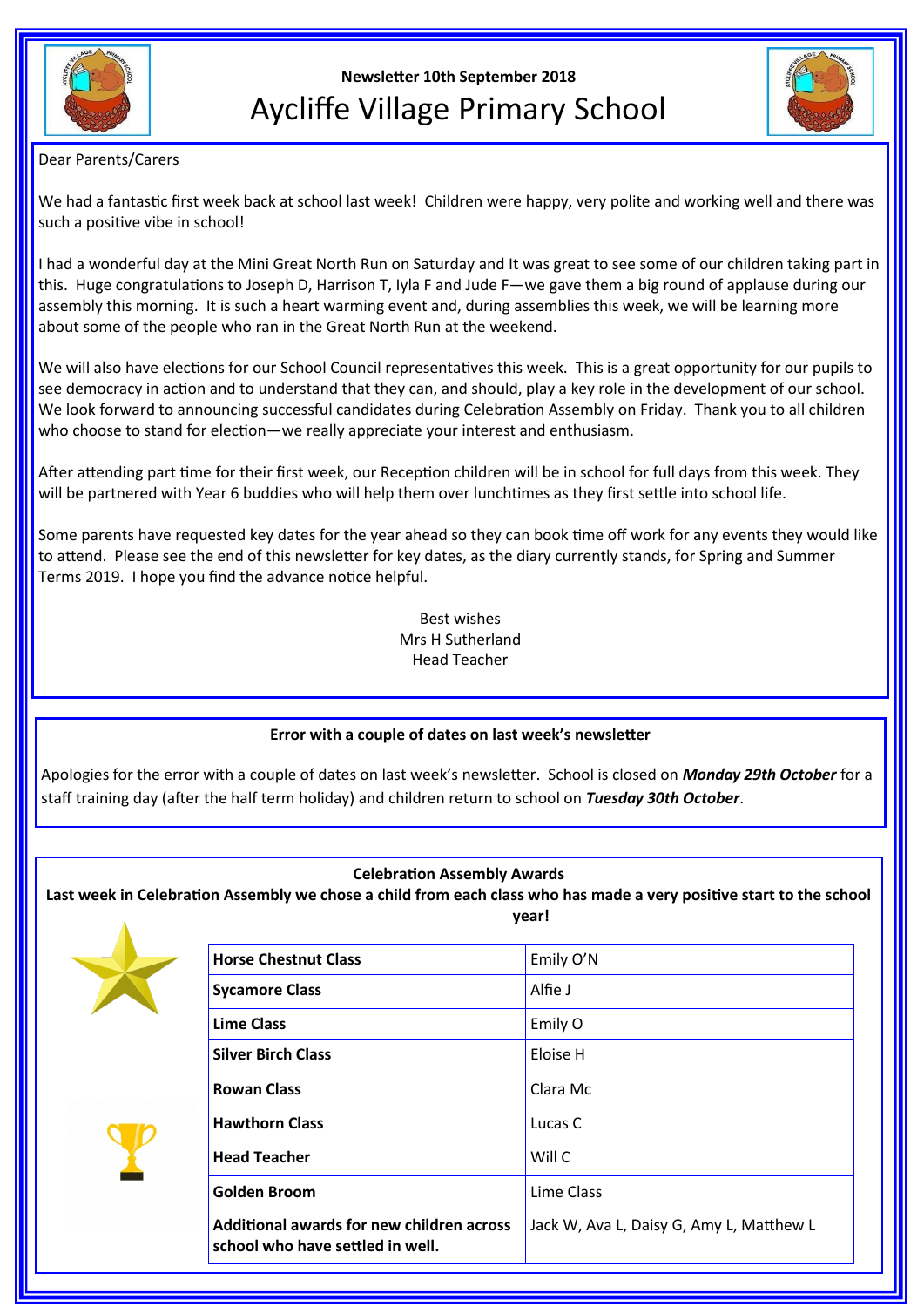## **Theatre Performance**

We are all looking forward to a performance of *The Secret Garden* by a theatre group this Tuesday afternoon! Some of our older children are reading this book and, across school, we will be basing some Literacy and wider curriculum work on this. Reception children will join us for the theatre performance but, if any of them find it too overwhelming, we will have staff on hand to take them back to class to do activities there instead.

#### **A reminder of some school rules**

Occasionally pre school children (coming with their parents to collect school age children) are *playing on other children's scooters and playing on the gym equipment.* Obviously they are very welcome to enjoy our playground until children come out of school but *must not go on the gym equipment (this is designed for children from Year 3 upwards) and must not ride on other childrens' bikes or scooters*. We ask family members with them to ensure these rules are followed please.

*Parking* - a reminder that cars *must never park or stop on the lines outside school*. The lines are there to ensure children have a safe place to enter and leave school.

*Earrings*— it is easier if they are removed before school. If your child is wearing earrings then they *must bring plasters from home to wear during PE lessons and need to be able to manage this themselves.*

*Nail varnish should not be worn by children in school. I appreciate some will still be fading from the summer holidays…* 

#### **PTA meetings**

Our first PTA meeting takes place this *Wednesday (12th) at 6.00pm.* We would love new members to help with our fundraising efforts for our school so please join us if you can. Future meeting dates for this term are: *Wednesday 3rd October, Wednesday 7th November and Wednesday 5th December (all at 6.00pm)*

| Attendance for last week           |      |  |
|------------------------------------|------|--|
|                                    |      |  |
| <b>Willow Class (Reception)</b>    | 97.6 |  |
| Horse Chestnut Class (Year 1)      | 95.6 |  |
| Sycamore Class (Year 2)            | 96.7 |  |
| Lime Class (Year 3)                | 100  |  |
| <b>Silver Birch Class (Year 4)</b> | 100  |  |
| <b>Rowan Class (Year 5)</b>        | 100  |  |
| Hawthorn Class (Year 5/6)          | 98.6 |  |

Well done to classes Willow ,Sycamore & Hawthorn who achieved attendance above our minimum target level of 96% Special "Well done" to Lime, Silver Birch & Rowan for 100% attendance that was the best out of the entire school.

#### **DVDs of our Royal Wedding event in May 2018**

We anticipate that these will be ready by next week (for family members who paid for them in July) If anyone else would like a copy of this *please send £5.00 into the School Office in an envelope with your child's name on (cash please rather than Parent Pay on this occasion) to reserve a copy (by Friday 14th September)* It will be a DVD of fabulous photos set to music and will be a fantastic keepsake of a wonderful day! Profits from this are going to PTA funds.

#### **Can anyone help please?**

We need to move some three items of large furniture from Vane Road Primary to our school (we're getting them free!) Does anyone have a van and might be able to help with this please? We would be very grateful. I just can't squash them into my Mini!



My husband found this 'wow' word for me—I've got all my family involved now!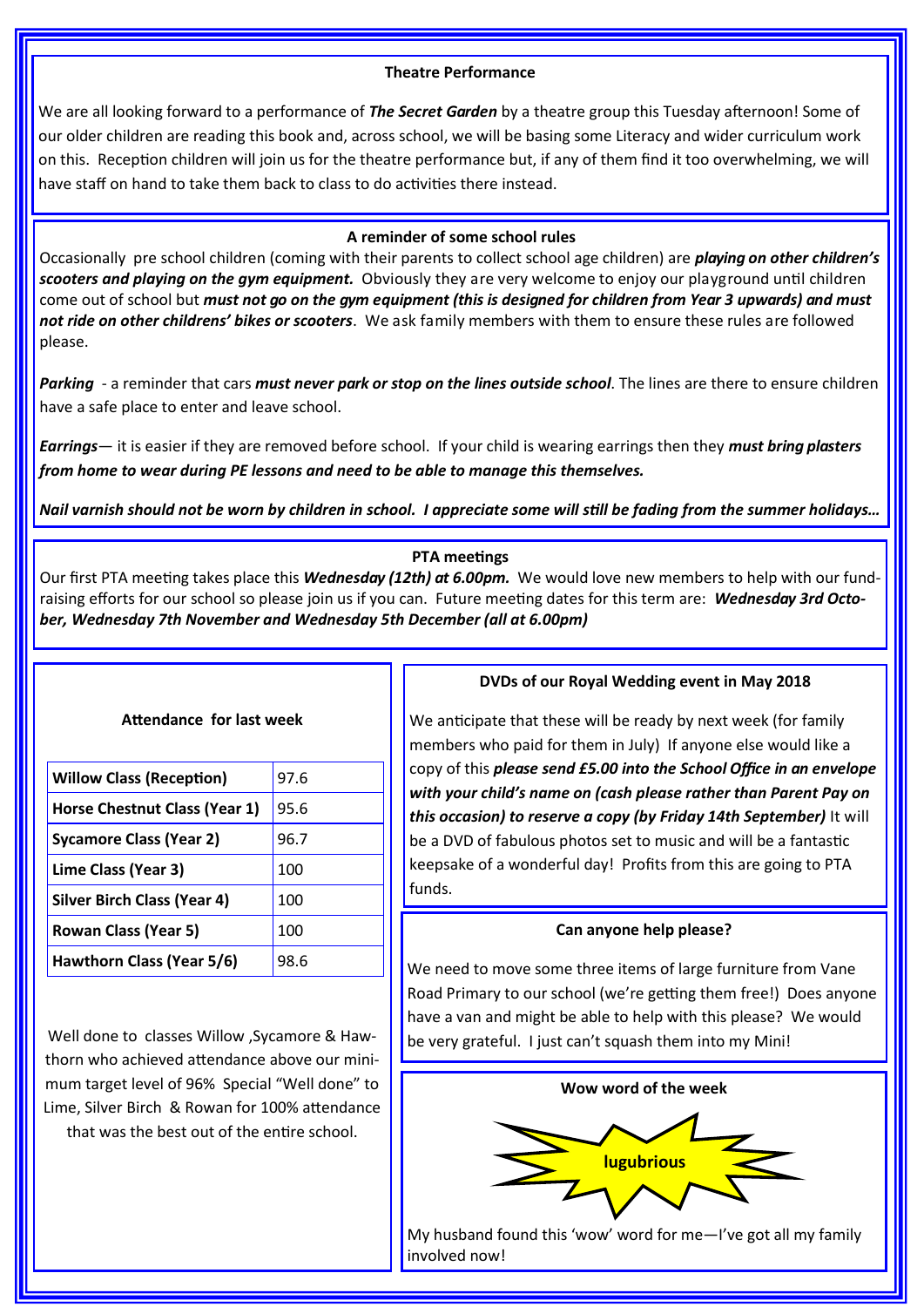# **Diary Dates for Spring Term 2019**

*Please note that these dates are correct at the time of printing. There might be unavoidable reasons why some dates need to be changed in the future. If this happens we will inform parents/carers on future newsletters and via text message.*

| Date                                         | Event                                                                                                                         |
|----------------------------------------------|-------------------------------------------------------------------------------------------------------------------------------|
| Monday 7th January                           | Children return to school after the Christmas holidays.                                                                       |
| Thursday 24th January,<br>9.00am.            | Sycamore Class Assembly (Year 2) Parents, carers, family members invited to attend.                                           |
| Tuesday 5th February,<br>$3.30 - 5.30$ pm.   | <b>Parents Evening</b>                                                                                                        |
| Wednesday 6th February,<br>$3.30 - 5.30$ pm. | <b>Parents Evening</b>                                                                                                        |
| Thursday 14th February,<br>9.00am.           | Rowan Class Assembly (Year 5, Mrs Brown's Class) Parents, carers, family members in-<br>vited to attend.                      |
| Friday 15th February                         | School closes at the end of the day for the February half term holiday!                                                       |
| Monday 25th February                         | School reopens after the February half term holiday. Parents, carers, family members<br>invited to attend.                    |
| Thursday 28th February                       | Hawthorn Class Assembly (Year 5/6, Miss Peel's Class)                                                                         |
| Thursday 7th March                           | World Book Day! Children will be asked to dress up as a book character.                                                       |
| 9.00am                                       | Lime Class Assembly (Year 3) Parents, carers, family members invited to attend.                                               |
| Friday 15th March                            | <b>Comic Relief</b>                                                                                                           |
| Thursday 28th March,<br>9.00am.              | Willow Class Assembly (Reception) Parents, carers, family members invited to attend.                                          |
| Tuesday 2nd April, 2.30pm.                   | Easter Performance in school-Parents, carers, family members of children in Recep-<br>tion and Key Stage 1 invited to attend. |
| Wednesday 3rd April,<br>9.00am.              | Easter Performance in school-Parents, carers, family members of children in Recep-<br>tion and Key Stage 2 invited to attend. |
| Friday 5th April                             | School closes at the end of the day for the Easter holidays!                                                                  |